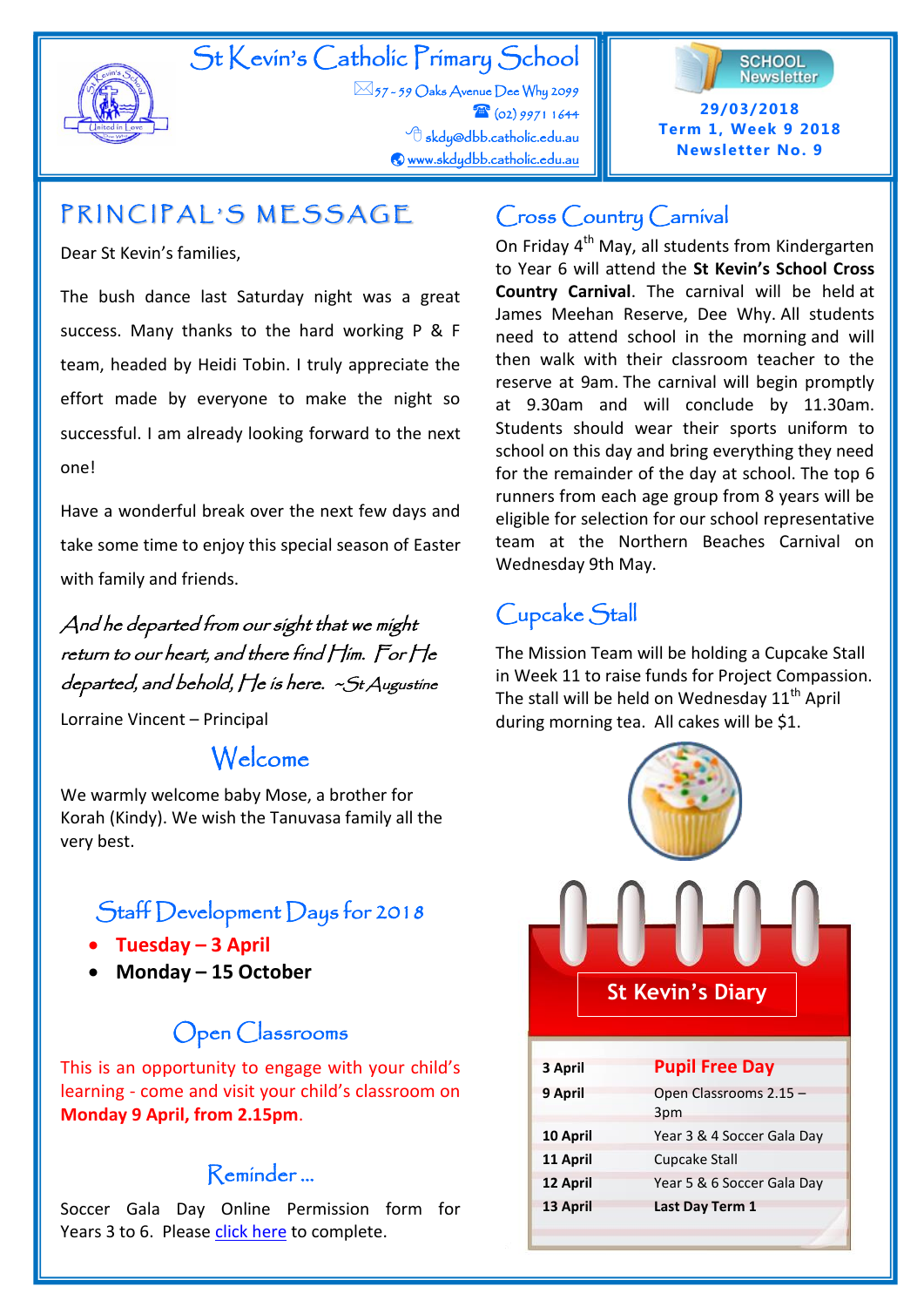## Religious Education

### Sacramental Program 2018- Confirmation

A reminder to all parents whose children will make their first sacrament of Confirmation this year.

Information Evening: 24<sup>th</sup> May (St Kevin's Church)

Sessions: 2/3<sup>rd</sup> June-23/24<sup>th</sup> June

Rehearsal:  $26^{th}$  June @ St Kevin's

28<sup>th</sup> June @ St John's

Confirmation: 30<sup>th</sup> June

 10am St John's 12pm St Kevin's

#### Class Mass

On Friday  $6^{th}$  April Year 5 & 6 will attend Class Mass. Parents are welcome to join them.

#### Project Compassion

The Theme for this year's Project Compassion was *'For a Just Future'.* The children have been watching and listening to stories of family's in less fortunate circumstances than ourselves.

It is time for the boxes to be returned to school for collection. So that the money can be sent to Project Compassion, can the boxes be returned by Friday 6<sup>th</sup> April (Week 10).



### Holy Week

The Easter Triduum refers to three days in the Church's calendar which express the central mystery of our Christian faith. It begins with Holy Thursday as we focus on Jesus' farewell words and deeds at the Last Supper.

Good Friday is when we ponder the events of his suffering and death. It finishes with Easter Vigil when we celebrate the liberation of humankind through Christ's resurrection.

This three-stage sequence of worship allows us to take in an enormous mystery in small parts and to relate it to our own lives-the sorrows, joys, successes and failures. Of all the Church's celebrations throughout the year, the Easter Triduum is considered the high-point.



### Parents & Friends News

## Preparing for Term 2

Term 2 is fast approaching! The P&F Team will be focused on our annual Mother's Day events. In addition we will be increasing our involvement in the class parent network to be able to assist all class parents in their roles in sharing information, and parent engagement in the St Kevin's School community.

**\*\* Save the date for the next P&F Meeting** \*\* Wednesday 30th May 7.30-8.30pm All parents and friends are welcome!

We hope you all had a lovely evening at the St Kevin's Annual Bush Dance! As mentioned on the evening, many thanks to all the parent volunteers who helped to make the night happen**.** Also a big **THANK YOU** to the following local and multinational businesses for their donations: Mike Pawleys Sports - Liven - Airtasker - Sotto Sopra -Hit Cafe - Chill Bar - Scissor Style Barbers - Bacino Bar - SeaBar Cafe - Fringe Hair - F45 Fitness Training - Craig Cooks Prime Quality Meats - Cunninghams Real Estate - Kingsway Day/Night Pharmacy - Beauty Essentials Spa

### Canteen

Canteen is **closed** (as is school) this Friday and next Monday due to the Easter Long Weekend. The canteen will re-open on Friday  $6<sup>th</sup>$  April.

[Click here](https://www.skdydbb.catholic.edu.au/news-events/190/p/notes) for the latest Menu.

#### **Canteen Volunteers - Book in for Term 2 Now!**

Use the signup link<http://signup.com/go/bWbBRQk> and get your preferred date locked away now! New volunteers for the canteen are always welcome. Please contact Melissa on 0414 886 247 if you have any questions.

## Uniform Shop

The Uniform Shop is open:

**Tuesday: 8:45am to 9:00am & Thursday: 3:00pm to 3:30pm.**

#### **How do I contact the P&F Team?**

Please send us an email or find us in the playground at pick up or drop offs Heidi Tobin - [heidiandscotttobin@icloud.com](mailto:heidiandscotttobin@icloud.com) Adam Page - [adam\\_page@yahoo.co.uk](mailto:adam_page@yahoo.co.uk)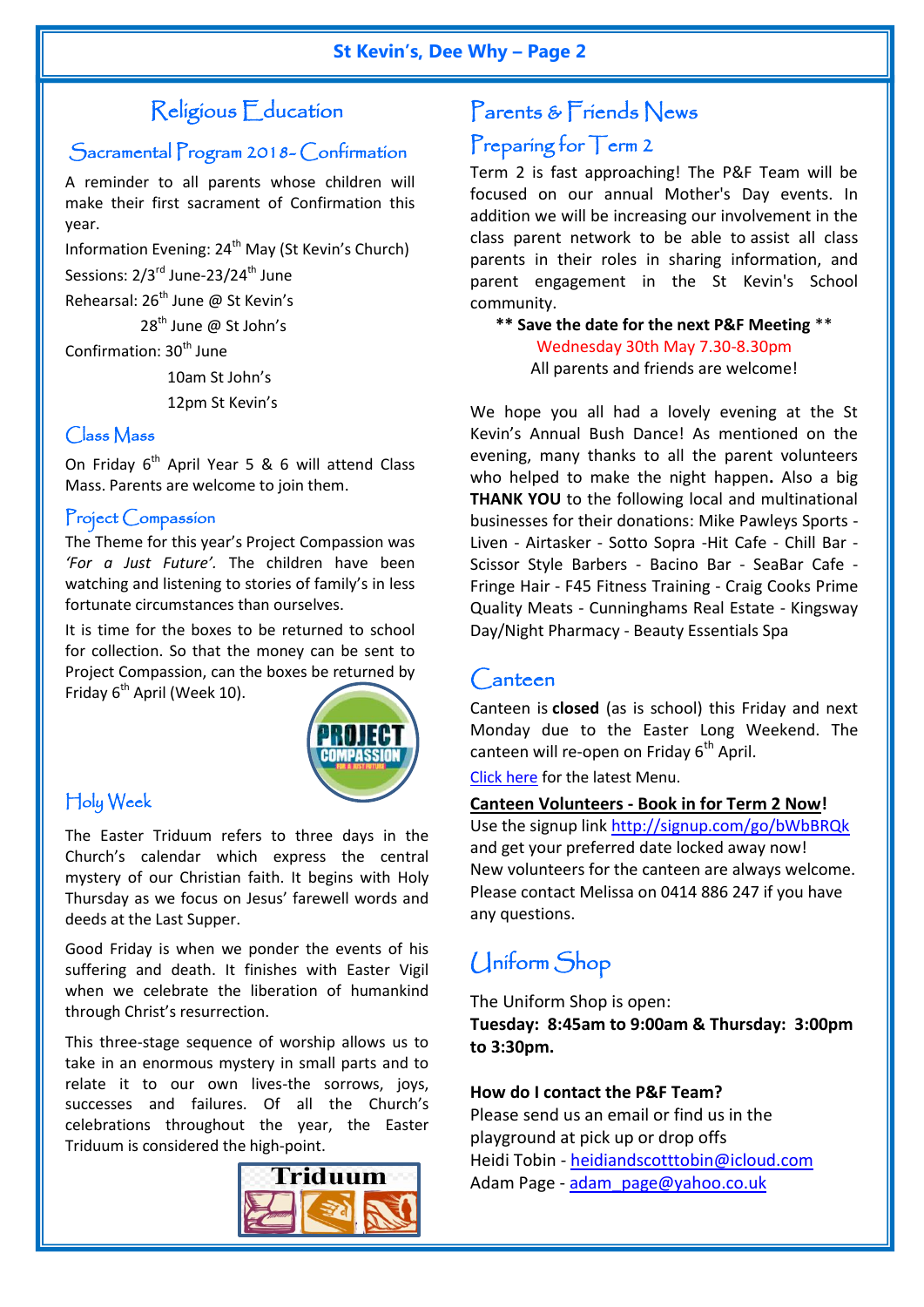#### **St Kevin's, Dee Why – Page 3**

# Library News *JEFF KINNEY'S AUSTRALIAN TOUR* Have you ever wanted to meet Jeff Kinney- Diary of a Wimpy kid author? Well here is your chance.

**How to Enter**

Tell your students to head to [wimpykidau.com/win](https://webmail.dbb.org.au/owa/redir.aspx?C=W3iN3Pzf7IDujZPradHwZnzgKLkq53lpRoPwVDEEpUZdW1VYFJXVCA..&URL=https%3a%2f%2fpenguin.us1.list-manage.com%2ftrack%2fclick%3fu%3d8fa7cbeb976af75161f9d63c0%26id%3dc75d419b73%26e%3da76ec3c5a0) and fill out the entry form, telling us what they're just dying to ask Jeff Kinney. The most creative answer will win the grand prize trip, and there are signed copies of *The Getaway* for ten runners up!

Tickets are available from the link below - you will need to get in fast !

Jeff Kinney is doing two events on his Australian tour. The first event is at the Melbourne Convention and [Exhibition Centre on Thursday 3 May.](https://webmail.dbb.org.au/owa/redir.aspx?C=ZQ8Jl9wpyjn9ku-kc06bEMIzAO4g7pcfLvDQQTUgco1dW1VYFJXVCA..&URL=https%3a%2f%2fpenguin.us1.list-manage.com%2ftrack%2fclick%3fu%3d8fa7cbeb976af75161f9d63c0%26id%3dae0db4827e%26e%3da76ec3c5a0) The second is at [Sydney Town Hall on Saturday 5 May](https://webmail.dbb.org.au/owa/redir.aspx?C=qayZF-JpjMcAJlkneYfcGTkKNc_QABZ4hqiAQyXyiFpdW1VYFJXVCA..&URL=https%3a%2f%2fpenguin.us1.list-manage.com%2ftrack%2fclick%3fu%3d8fa7cbeb976af75161f9d63c0%26id%3dcd88852b8c%26e%3da76ec3c5a0) as part of the Sydney Writers' Festival, where Jeff will appear in conversation with Penguin Random House's own Oliver Phommavanh.

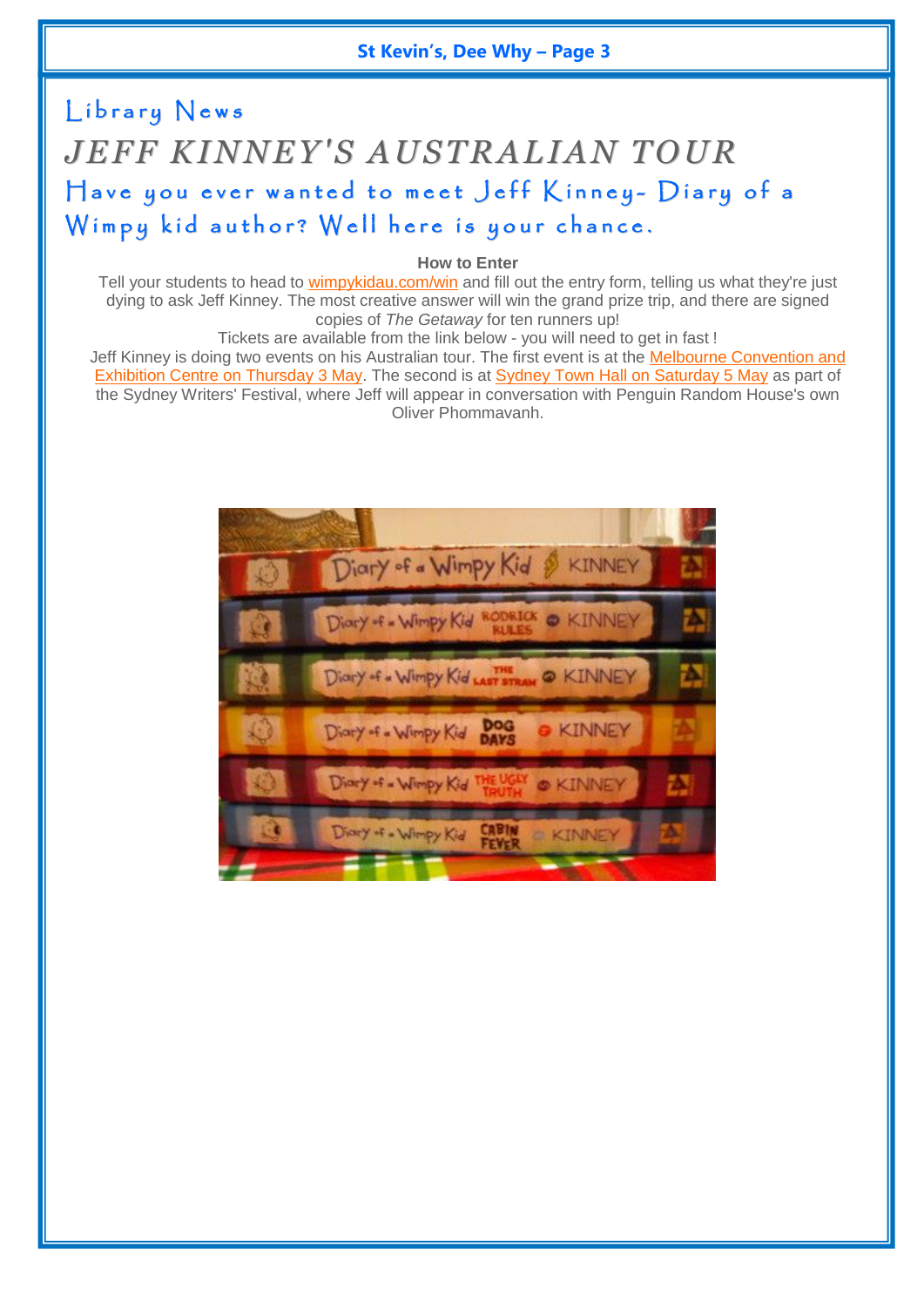### St Kevin's, Dee Why - Page 4

## Bush Dance Thank you!



F